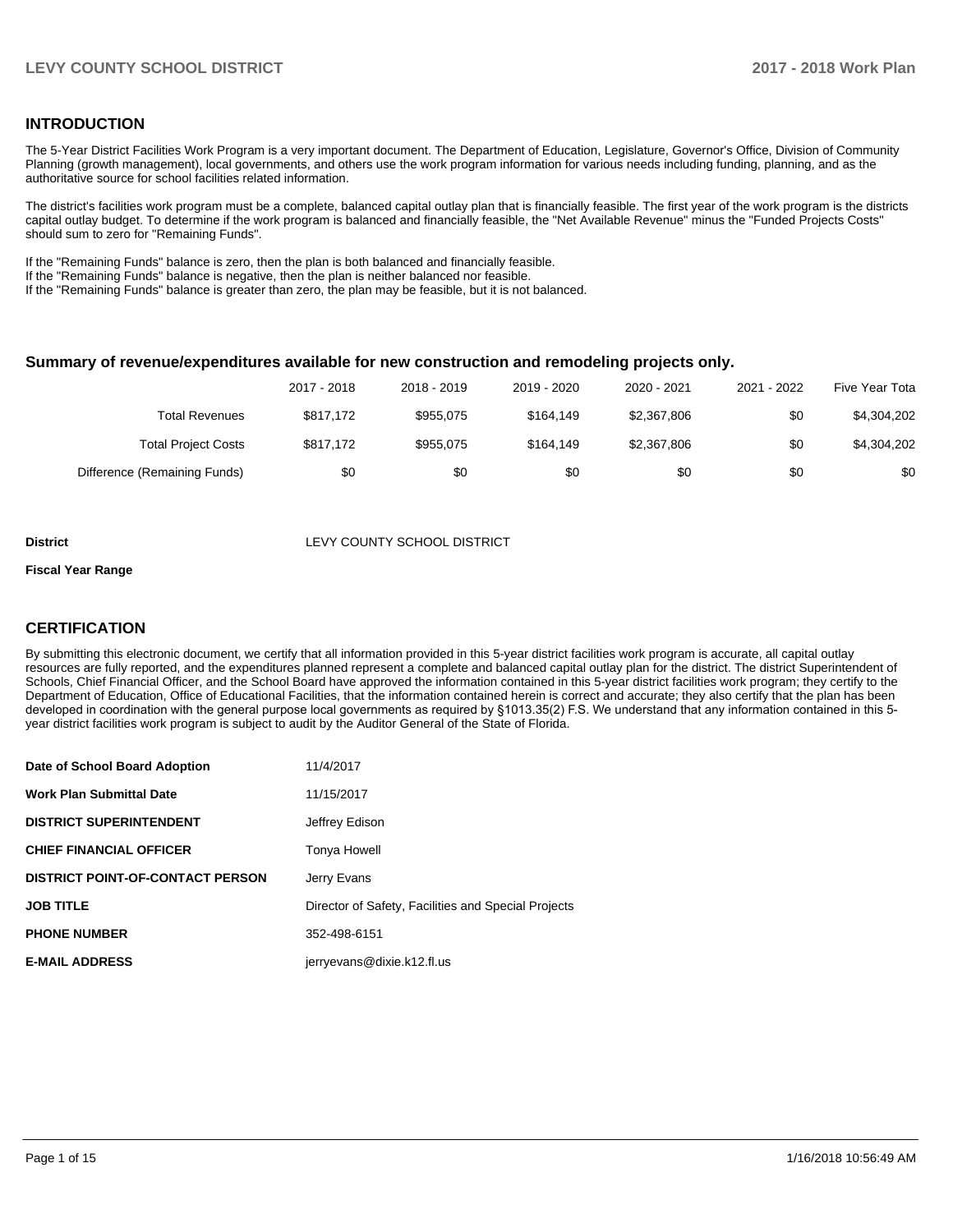# **Expenditures**

#### **Expenditure for Maintenance, Repair and Renovation from 1.50-Mills and PECO**

Annually, prior to the adoption of the district school budget, each school board must prepare a tentative district facilities work program that includes a schedule of major repair and renovation projects necessary to maintain the educational and ancillary facilities of the district.

|                                  | Item                                                                                                                                                                                                                                                                                                                                     | 2017 - 2018<br><b>Actual Budget</b> | 2018 - 2019<br>Projected | $2019 - 2020$<br>Projected | 2020 - 2021<br>Projected | 2021 - 2022<br>Projected | <b>Total</b> |
|----------------------------------|------------------------------------------------------------------------------------------------------------------------------------------------------------------------------------------------------------------------------------------------------------------------------------------------------------------------------------------|-------------------------------------|--------------------------|----------------------------|--------------------------|--------------------------|--------------|
| <b>HVAC</b>                      |                                                                                                                                                                                                                                                                                                                                          | \$25,000                            | \$60,000                 | \$60,000                   | \$50,000                 | \$60,933                 | \$255,933    |
| Locations:                       | BRONSON ELEMENTARY, BRONSON SENIOR HIGH (NEW), BRONSON SENIOR HIGH (OLD), CEDAR KEY SENIOR HIGH, CHIEFLAND<br>ELEMENTARY, CHIEFLAND MIDDLE HIGH SCHOOL, DISTRICT ADMINISTRATIVE OFFICE, HILLTOP SCHOOL (OLD), JOYCE M<br>BULLOCK ELEMENTARY, WILLISTON ELEMENTARY, WILLISTON MIDDLE, WILLISTON SENIOR HIGH, YANKEETOWN SCHOOL            |                                     |                          |                            |                          |                          |              |
| Flooring                         |                                                                                                                                                                                                                                                                                                                                          | \$55,000                            | \$30,000                 | \$20,000                   | \$30,000                 | \$40,000                 | \$175,000    |
|                                  | Locations: BRONSON ELEMENTARY, BRONSON SENIOR HIGH (NEW), BRONSON SENIOR HIGH (OLD), CEDAR KEY SENIOR HIGH, CHIEFLAND<br>ELEMENTARY, CHIEFLAND MIDDLE HIGH SCHOOL, DISTRICT ADMINISTRATIVE OFFICE, HILLTOP SCHOOL (OLD), JOYCE M<br>BULLOCK ELEMENTARY, WILLISTON ELEMENTARY, WILLISTON MIDDLE, WILLISTON SENIOR HIGH, YANKEETOWN SCHOOL |                                     |                          |                            |                          |                          |              |
| Roofing                          |                                                                                                                                                                                                                                                                                                                                          | \$490,000                           | \$200.000                | \$513,000                  | \$400.000                | \$280.000                | \$1,883,000  |
| Locations:                       | BRONSON ELEMENTARY, BRONSON SENIOR HIGH (NEW), BRONSON SENIOR HIGH (OLD), CEDAR KEY SENIOR HIGH, CHIEFLAND<br>ELEMENTARY, CHIEFLAND MIDDLE HIGH SCHOOL, DISTRICT ADMINISTRATIVE OFFICE, HILLTOP SCHOOL (OLD), JOYCE M<br>BULLOCK ELEMENTARY, WILLISTON ELEMENTARY, WILLISTON MIDDLE, WILLISTON SENIOR HIGH, YANKEETOWN SCHOOL            |                                     |                          |                            |                          |                          |              |
| Safety to Life                   |                                                                                                                                                                                                                                                                                                                                          | \$27,570                            | \$20,000                 | \$20,000                   | \$25,000                 | \$50,000                 | \$142,570    |
|                                  | Locations: BRONSON ELEMENTARY, BRONSON SENIOR HIGH (NEW), BRONSON SENIOR HIGH (OLD), CEDAR KEY SENIOR HIGH, CHIEFLAND<br>ELEMENTARY, CHIEFLAND MIDDLE HIGH SCHOOL, DISTRICT ADMINISTRATIVE OFFICE, HILLTOP SCHOOL (OLD), JOYCE M<br>BULLOCK ELEMENTARY, WILLISTON ELEMENTARY, WILLISTON MIDDLE, WILLISTON SENIOR HIGH, YANKEETOWN SCHOOL |                                     |                          |                            |                          |                          |              |
| Fencing                          |                                                                                                                                                                                                                                                                                                                                          | \$8,000                             | \$8,000                  | \$6,000                    | \$8,000                  | \$10,000                 | \$40,000     |
| Locations:                       | BRONSON ELEMENTARY, BRONSON SENIOR HIGH (NEW), BRONSON SENIOR HIGH (OLD), CEDAR KEY SENIOR HIGH, CHIEFLAND<br>ELEMENTARY, CHIEFLAND MIDDLE HIGH SCHOOL, DISTRICT ADMINISTRATIVE OFFICE, HILLTOP SCHOOL (OLD), JOYCE M<br>BULLOCK ELEMENTARY, WILLISTON ELEMENTARY, WILLISTON MIDDLE, WILLISTON SENIOR HIGH, YANKEETOWN SCHOOL            |                                     |                          |                            |                          |                          |              |
| Parking                          |                                                                                                                                                                                                                                                                                                                                          | \$27.102                            | \$10,000                 | \$4.000                    | \$8,000                  | \$14,000                 | \$63,102     |
| Locations:                       | BRONSON ELEMENTARY, BRONSON SENIOR HIGH (NEW), BRONSON SENIOR HIGH (OLD), CEDAR KEY SENIOR HIGH, CHIEFLAND<br>ELEMENTARY, CHIEFLAND MIDDLE HIGH SCHOOL, DISTRICT ADMINISTRATIVE OFFICE, HILLTOP SCHOOL (OLD), JOYCE M<br>BULLOCK ELEMENTARY, WILLISTON ELEMENTARY, WILLISTON MIDDLE, WILLISTON SENIOR HIGH, YANKEETOWN SCHOOL            |                                     |                          |                            |                          |                          |              |
| Electrical                       |                                                                                                                                                                                                                                                                                                                                          | \$73.597                            | \$50,000                 | \$56.000                   | \$45,000                 | \$60,000                 | \$284,597    |
|                                  | Locations: BRONSON ELEMENTARY, BRONSON SENIOR HIGH (NEW), BRONSON SENIOR HIGH (OLD), CEDAR KEY SENIOR HIGH, CHIEFLAND<br>ELEMENTARY, CHIEFLAND MIDDLE HIGH SCHOOL, DISTRICT ADMINISTRATIVE OFFICE, HILLTOP SCHOOL (OLD), JOYCE M<br>BULLOCK ELEMENTARY, WILLISTON ELEMENTARY, WILLISTON MIDDLE, WILLISTON SENIOR HIGH, YANKEETOWN SCHOOL |                                     |                          |                            |                          |                          |              |
| Fire Alarm                       |                                                                                                                                                                                                                                                                                                                                          | \$36.409                            | \$10,000                 | \$10,000                   | \$10,000                 | \$7,500                  | \$73,909     |
| Locations:                       | BRONSON ELEMENTARY, BRONSON SENIOR HIGH (NEW), BRONSON SENIOR HIGH (OLD), CEDAR KEY SENIOR HIGH, CHIEFLAND<br>ELEMENTARY, CHIEFLAND MIDDLE HIGH SCHOOL, DISTRICT ADMINISTRATIVE OFFICE, HILLTOP SCHOOL (OLD), JOYCE M<br>BULLOCK ELEMENTARY, WILLISTON ELEMENTARY, WILLISTON MIDDLE, WILLISTON SENIOR HIGH, YANKEETOWN SCHOOL            |                                     |                          |                            |                          |                          |              |
| Telephone/Intercom System        |                                                                                                                                                                                                                                                                                                                                          | \$16,000                            | \$5.000                  | \$0                        | \$12,000                 | \$20,000                 | \$53,000     |
|                                  | Locations: BRONSON ELEMENTARY, BRONSON SENIOR HIGH (NEW), BRONSON SENIOR HIGH (OLD), CEDAR KEY SENIOR HIGH, CHIEFLAND<br>ELEMENTARY, CHIEFLAND MIDDLE HIGH SCHOOL, DISTRICT ADMINISTRATIVE OFFICE, HILLTOP SCHOOL (OLD), JOYCE M<br>BULLOCK ELEMENTARY, WILLISTON ELEMENTARY, WILLISTON MIDDLE, WILLISTON SENIOR HIGH, YANKEETOWN SCHOOL |                                     |                          |                            |                          |                          |              |
| <b>Closed Circuit Television</b> |                                                                                                                                                                                                                                                                                                                                          | \$0                                 | \$0                      | \$0                        | \$0                      | \$0                      | \$0          |
|                                  | Locations: No Locations for this expenditure.                                                                                                                                                                                                                                                                                            |                                     |                          |                            |                          |                          |              |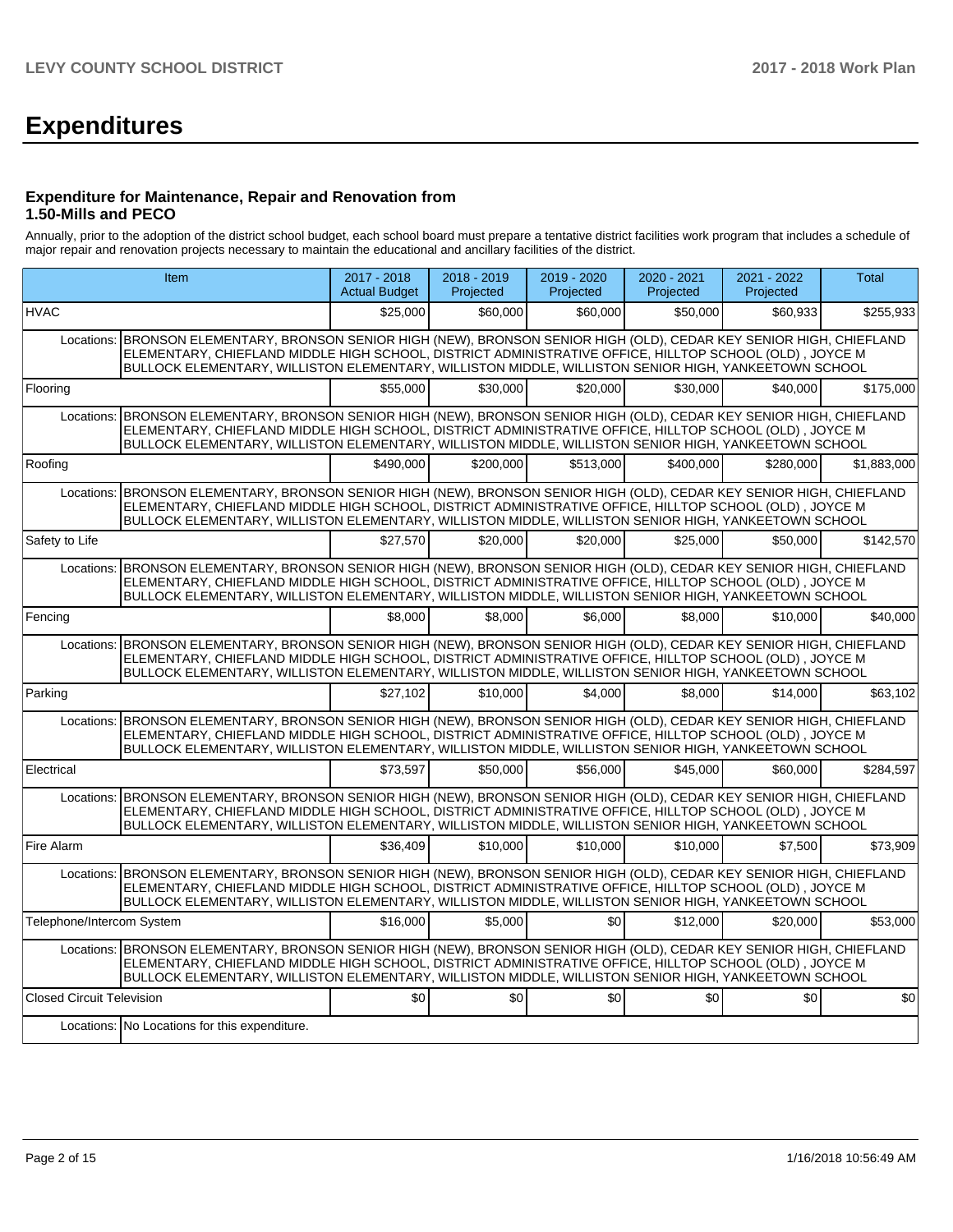| Paint                                                                                                                                                                                                                                                                  |                                                                                                                                                                                                                                                                                                                                           | \$75,000  | \$12,000  | \$16,000  | \$50,000    | \$35,000    | \$188,000   |  |  |  |
|------------------------------------------------------------------------------------------------------------------------------------------------------------------------------------------------------------------------------------------------------------------------|-------------------------------------------------------------------------------------------------------------------------------------------------------------------------------------------------------------------------------------------------------------------------------------------------------------------------------------------|-----------|-----------|-----------|-------------|-------------|-------------|--|--|--|
|                                                                                                                                                                                                                                                                        | Locations:  BRONSON ELEMENTARY, BRONSON SENIOR HIGH (NEW), BRONSON SENIOR HIGH (OLD), CEDAR KEY SENIOR HIGH, CHIEFLAND<br>ELEMENTARY, CHIEFLAND MIDDLE HIGH SCHOOL, DISTRICT ADMINISTRATIVE OFFICE, HILLTOP SCHOOL (OLD), JOYCE M<br>BULLOCK ELEMENTARY, WILLISTON ELEMENTARY, WILLISTON MIDDLE, WILLISTON SENIOR HIGH, YANKEETOWN SCHOOL |           |           |           |             |             |             |  |  |  |
| Maintenance/Repair                                                                                                                                                                                                                                                     |                                                                                                                                                                                                                                                                                                                                           | \$60,000  | \$105,000 | \$250,000 | \$390,000   | \$450,000   | \$1,255,000 |  |  |  |
| Locations:  BRONSON SENIOR HIGH (OLD), CEDAR KEY SENIOR HIGH, CHIEFLAND MIDDLE HIGH SCHOOL, DISTRICT ADMINISTRATIVE OFFICE. <br>HILLTOP SCHOOL (OLD) , JOYCE M BULLOCK ELEMENTARY, WILLISTON ELEMENTARY, WILLISTON MIDDLE, WILLISTON SENIOR<br>HIGH. YANKEETOWN SCHOOL |                                                                                                                                                                                                                                                                                                                                           |           |           |           |             |             |             |  |  |  |
|                                                                                                                                                                                                                                                                        | Sub Total:                                                                                                                                                                                                                                                                                                                                | \$893,678 | \$510,000 | \$955,000 | \$1,028,000 | \$1,027,433 | \$4,414,111 |  |  |  |

| PECO Maintenance Expenditures | \$106,049 | \$140,042 | \$140,042 | \$140,042 | \$140,042   | \$666,217        |
|-------------------------------|-----------|-----------|-----------|-----------|-------------|------------------|
| 1.50 Mill Sub Total:İ         | \$855,504 | \$469,958 | \$945.958 | \$976.958 | \$1,026,391 | 4.769<br>\$4.274 |

|                           | <b>Other Items</b>                                                                                                                                                                                                                                                                                                                                | $2017 - 2018$<br><b>Actual Budget</b> | $2018 - 2019$<br>Projected | $2019 - 2020$<br>Projected | $2020 - 2021$<br>Projected | 2021 - 2022<br>Projected | Total       |  |  |  |
|---------------------------|---------------------------------------------------------------------------------------------------------------------------------------------------------------------------------------------------------------------------------------------------------------------------------------------------------------------------------------------------|---------------------------------------|----------------------------|----------------------------|----------------------------|--------------------------|-------------|--|--|--|
| Site Drainage             |                                                                                                                                                                                                                                                                                                                                                   | \$17,875                              | \$20,000                   | \$10,000                   | \$12,000                   | \$16,000                 | \$75,875    |  |  |  |
|                           | Locations BRONSON ELEMENTARY, BRONSON SENIOR HIGH (NEW), BRONSON SENIOR HIGH (OLD), CEDAR KEY SENIOR HIGH,<br>CHIEFLAND ELEMENTARY, CHIEFLAND MIDDLE HIGH SCHOOL, DISTRICT ADMINISTRATIVE OFFICE, HILLTOP SCHOOL (OLD),<br>JOYCE M BULLOCK ELEMENTARY, WILLISTON ELEMENTARY, WILLISTON MIDDLE, WILLISTON SENIOR HIGH, YANKEETOWN<br><b>SCHOOL</b> |                                       |                            |                            |                            |                          |             |  |  |  |
| <b>Energy Management</b>  |                                                                                                                                                                                                                                                                                                                                                   | \$15,000                              | \$5,000                    | \$52,000                   | \$20,000                   | \$45,000                 | \$137,000   |  |  |  |
|                           | Locations BRONSON ELEMENTARY, BRONSON SENIOR HIGH (NEW), BRONSON SENIOR HIGH (OLD), CEDAR KEY SENIOR HIGH,<br>CHIEFLAND ELEMENTARY, CHIEFLAND MIDDLE HIGH SCHOOL, DISTRICT ADMINISTRATIVE OFFICE, HILLTOP SCHOOL (OLD),<br>JOYCE M BULLOCK ELEMENTARY, WILLISTON ELEMENTARY, WILLISTON MIDDLE, WILLISTON SENIOR HIGH, YANKEETOWN<br><b>SCHOOL</b> |                                       |                            |                            |                            |                          |             |  |  |  |
| <b>Repair Plumbing</b>    |                                                                                                                                                                                                                                                                                                                                                   | \$12,000                              | \$20,000                   | \$15,000                   | \$12,000                   | \$22,000                 | \$81,000    |  |  |  |
|                           | Locations BRONSON ELEMENTARY, BRONSON SENIOR HIGH (NEW), BRONSON SENIOR HIGH (OLD), CEDAR KEY SENIOR HIGH,<br>CHIEFLAND ELEMENTARY, CHIEFLAND MIDDLE HIGH SCHOOL, DISTRICT ADMINISTRATIVE OFFICE, HILLTOP SCHOOL (OLD),<br>JOYCE M BULLOCK ELEMENTARY, WILLISTON ELEMENTARY, WILLISTON MIDDLE, WILLISTON SENIOR HIGH, YANKEETOWN<br><b>SCHOOL</b> |                                       |                            |                            |                            |                          |             |  |  |  |
| Re-Finish Gym Floors      |                                                                                                                                                                                                                                                                                                                                                   | \$10,000                              | \$10,000                   | \$2,000                    | \$15,000                   | \$6,000                  | \$43,000    |  |  |  |
|                           | Locations BRONSON SENIOR HIGH (NEW), BRONSON SENIOR HIGH (OLD), CEDAR KEY SENIOR HIGH, CHIEFLAND MIDDLE HIGH SCHOOL,<br>WILLISTON MIDDLE, WILLISTON SENIOR HIGH, YANKEETOWN SCHOOL                                                                                                                                                                |                                       |                            |                            |                            |                          |             |  |  |  |
| <b>Lighting Upgrade</b>   |                                                                                                                                                                                                                                                                                                                                                   | \$3.000                               | \$5,000                    | \$2,000                    | \$0                        | \$5,000                  | \$15,000    |  |  |  |
|                           | Locations BRONSON ELEMENTARY, BRONSON SENIOR HIGH (NEW), CHIEFLAND ELEMENTARY                                                                                                                                                                                                                                                                     |                                       |                            |                            |                            |                          |             |  |  |  |
| Technology Infrastructure |                                                                                                                                                                                                                                                                                                                                                   | \$10,000                              | \$40,000                   | \$50,000                   | \$30,000                   | \$45,000                 | \$175,000   |  |  |  |
|                           | Locations BRONSON ELEMENTARY, BRONSON SENIOR HIGH (NEW), BRONSON SENIOR HIGH (OLD), CEDAR KEY SENIOR HIGH,<br>CHIEFLAND ELEMENTARY, CHIEFLAND MIDDLE HIGH SCHOOL, DISTRICT ADMINISTRATIVE OFFICE, HILLTOP SCHOOL (OLD),<br>JOYCE M BULLOCK ELEMENTARY, WILLISTON ELEMENTARY, WILLISTON MIDDLE, WILLISTON SENIOR HIGH, YANKEETOWN<br><b>SCHOOL</b> |                                       |                            |                            |                            |                          |             |  |  |  |
|                           | Total:                                                                                                                                                                                                                                                                                                                                            | \$961,553                             | \$610,000                  | \$1,086,000                | \$1,117,000                | \$1,166,433              | \$4,940,986 |  |  |  |

### **Local 1.50 Mill Expenditure For Maintenance, Repair and Renovation**

Anticipated expenditures expected from local funding sources over the years covered by the current work plan.

| Item                                      | 2017 - 2018<br><b>Actual Budget</b> | $2018 - 2019$<br>Projected | $2019 - 2020$<br>Projected | $2020 - 2021$<br>Projected | 2021 - 2022<br>Projected | Total       |
|-------------------------------------------|-------------------------------------|----------------------------|----------------------------|----------------------------|--------------------------|-------------|
| Remaining Maint and Repair from 1.5 Mills | \$855.504                           | \$469.958                  | \$945.958                  | \$976,958                  | \$1.026.391              | \$4,274,769 |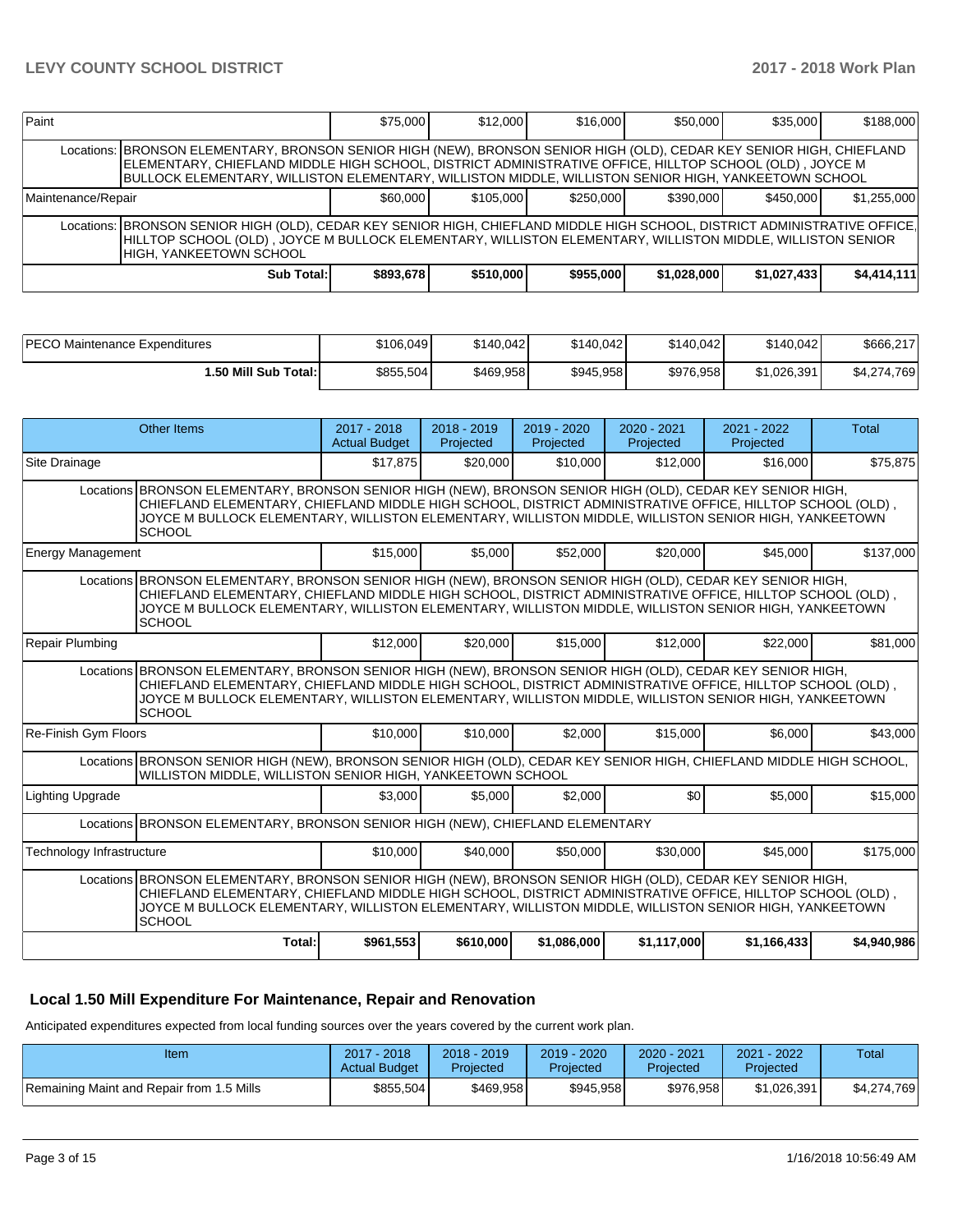| <b>Local Expenditure Totals:</b>                             | \$2,342,370 | \$2,796,824 | \$2,852,824 | \$2,808,572 | \$2,978,005 | \$13,778,595 |
|--------------------------------------------------------------|-------------|-------------|-------------|-------------|-------------|--------------|
| Lease of School Buses                                        | \$110,252   | \$110,252   | \$110,252   | \$0         | \$0         | \$330,756    |
| Qualified Zone Academy Bonds (QZAB)                          | \$0         | \$0         | \$0         | \$0         | \$0         | \$0          |
| Qualified School Construction Bonds (QSCB)                   | \$0         | \$0         | \$0         | \$0         | \$0         | \$0          |
| Premiums for Property Casualty Insurance - 1011.71<br>(4a,b) | \$410,000   | \$450,000   | \$410,000   | \$415,000   | \$450,000   | \$2,135,000  |
| <b>Special Facilities Construction Account</b>               | \$0         | \$0         | \$0         | \$0         | \$0         | \$0          |
| s.1011.14 Debt Service                                       | \$0         | \$0         | \$0         | \$0         | \$0         | \$0          |
| <b>Environmental Problems</b>                                | \$0         | \$0         | \$0         | \$0         | \$0         | \$0          |
| Rent/Lease Relocatables                                      | \$0         | \$0         | \$0         | \$0         | \$0         | \$0          |
| <b>COP Debt Service</b>                                      | \$666,614   | \$666,614   | \$666,614   | \$666,614   | \$666,614   | \$3,333,070  |
| Rent/Lease Payments                                          | \$0         | \$0         | \$0         | \$0         | \$0         | \$0          |
| Capital Outlay Equipment                                     | \$300,000   | \$400,000   | \$200,000   | \$300,000   | \$500,000   | \$1,700,000  |
| <b>Other Vehicle Purchases</b>                               | \$0         | \$100,000   | \$120,000   | \$50,000    | \$35,000    | \$305,000    |
| <b>School Bus Purchases</b>                                  | \$0         | \$600,000   | \$400,000   | \$400,000   | \$300,000   | \$1,700,000  |
| Maintenance/Repair Salaries                                  | \$0         | \$0         | \$0         | \$0         | \$0         | \$0          |

# **Revenue**

### **1.50 Mill Revenue Source**

Schedule of Estimated Capital Outlay Revenue from each currently approved source which is estimated to be available for expenditures on the projects included in the tentative district facilities work program. All amounts are NET after considering carryover balances, interest earned, new COP's, 1011.14 and 1011.15 loans, etc. Districts cannot use 1.5-Mill funds for salaries except for those explicitly associated with maintenance/repair projects. (1011.71 (5), F.S.)

| Item                                                                                | Fund | $2017 - 2018$<br><b>Actual Value</b> | $2018 - 2019$<br>Projected | 2019 - 2020<br>Projected | $2020 - 2021$<br>Projected | 2021 - 2022<br>Projected | <b>Total</b>     |
|-------------------------------------------------------------------------------------|------|--------------------------------------|----------------------------|--------------------------|----------------------------|--------------------------|------------------|
| (1) Non-exempt property<br>lassessed valuation                                      |      | \$1,873,722,506                      | \$1,970,456,341            | \$2,066,351,369          | \$2,169,619,048            | \$2,280,208,067          | \$10,360,357,331 |
| (2) The Millege projected for<br>discretionary capital outlay per<br>ls.1011.71     |      | 1.50                                 | 1.50                       | 1.50                     | 1.50                       | 1.50                     |                  |
| $(3)$ Full value of the 1.50-Mill<br>discretionary capital outlay per<br>ls.1011.71 |      | \$3,147,854                          | \$3,310,367                | \$3,471,470              | \$3,644,960                | \$3,830,750              | \$17,405,401     |
| $(4)$ Value of the portion of the 1.50<br>-Mill ACTUALLY levied                     | 370  | \$2,698,160                          | \$2,837,457                | \$2,975,546              | \$3,124,251                | \$3,283,500              | \$14,918,914     |
| $(5)$ Difference of lines $(3)$ and $(4)$                                           |      | \$449,694                            | \$472,910                  | \$495.924                | \$520,709                  | \$547,250                | \$2,486,487      |

## **PECO Revenue Source**

The figure in the row designated "PECO Maintenance" will be subtracted from funds available for new construction because PECO maintenance dollars cannot be used for new construction.

| Item                         | Fund | 2017 - 2018<br><b>Actual Budget</b> | $2018 - 2019$<br>Projected | 2019 - 2020<br>Projected | $2020 - 2021$<br>Projected | $-2022$<br>2021<br>Projected | Total     |
|------------------------------|------|-------------------------------------|----------------------------|--------------------------|----------------------------|------------------------------|-----------|
| <b>PECO New Construction</b> | 340  | \$0                                 | \$0                        | \$28,771                 | \$101,873                  | \$127,701                    | \$258,345 |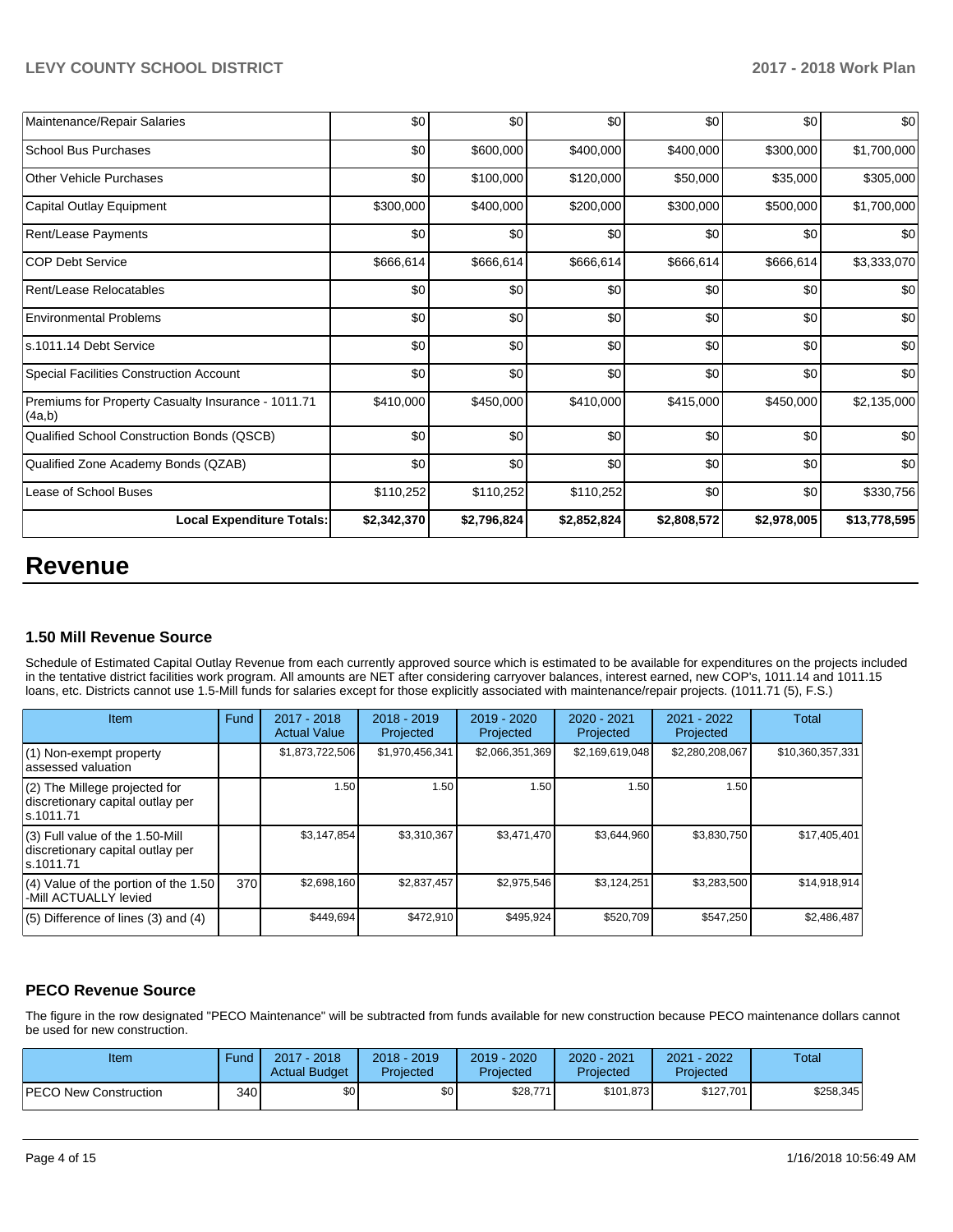| <b>PECO Maintenance Expenditures</b> | \$106,049 | \$140,042 | \$140.042 | \$140.042 | \$140.042 | \$666,217 |
|--------------------------------------|-----------|-----------|-----------|-----------|-----------|-----------|
|                                      | \$106.049 | \$140.042 | \$168,813 | \$241.915 | \$267,743 | \$924.562 |

## **CO & DS Revenue Source**

Revenue from Capital Outlay and Debt Service funds.

| Item                                      | Fund | 2017 - 2018<br><b>Actual Budget</b> | $2018 - 2019$<br>Projected | $2019 - 2020$<br>Projected | $2020 - 2021$<br>Projected | 2021 - 2022<br>Projected | <b>Total</b> |
|-------------------------------------------|------|-------------------------------------|----------------------------|----------------------------|----------------------------|--------------------------|--------------|
| ICO & DS Cash Flow-through<br>Distributed | 360  | \$64,723                            | \$64.723                   | \$64,723                   | \$64,723                   | \$64.723                 | \$323.615    |
| ICO & DS Interest on<br>Undistributed CO  | 360  | \$2,081                             | \$2,081                    | \$2.081                    | \$2,081                    | \$2,081                  | \$10,405     |
|                                           |      | \$66,804                            | \$66,804                   | \$66,804                   | \$66,804                   | \$66,804                 | \$334,020    |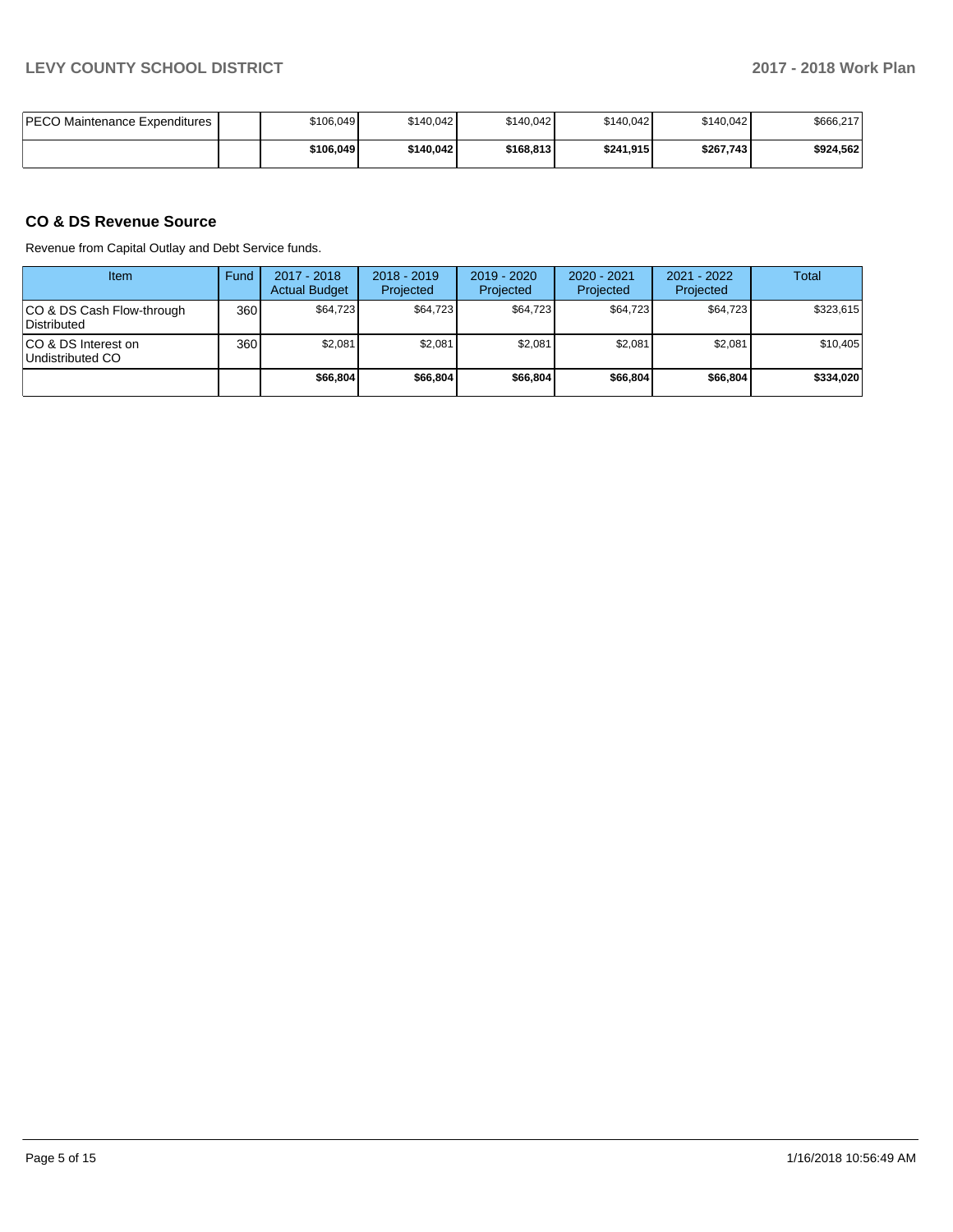#### **Fair Share Revenue Source**

Nothing reported for this section. All legally binding commitments for proportionate fair-share mitigation for impacts on public school facilities must be included in the 5-year district work program.

#### **Sales Surtax Referendum**

Specific information about any referendum for a 1-cent or 1/2-cent surtax referendum during the previous year.

**Did the school district hold a surtax referendum during the past fiscal year 2016 - 2017?**

No

#### **Additional Revenue Source**

Any additional revenue sources

| Item                                                                                                   | $2017 - 2018$<br><b>Actual Value</b> | $2018 - 2019$<br>Projected | 2019 - 2020<br>Projected | 2020 - 2021<br>Projected | 2021 - 2022<br>Projected | <b>Total</b> |
|--------------------------------------------------------------------------------------------------------|--------------------------------------|----------------------------|--------------------------|--------------------------|--------------------------|--------------|
| Proceeds from a s.1011.14/15 F.S. Loans                                                                | \$0                                  | \$0                        | \$0                      | \$0                      | \$0                      | \$0          |
| District Bonds - Voted local bond<br>referendum proceeds per s.9, Art VII<br><b>State Constitution</b> | \$0                                  | \$0                        | \$0                      | \$0                      | \$0                      | \$0          |
| Proceeds from Special Act Bonds                                                                        | \$0                                  | \$0                        | \$0                      | \$0                      | \$0                      | \$0          |
| Estimated Revenue from CO & DS Bond<br>Sale                                                            | \$0                                  | \$0                        | \$0                      | \$0                      | \$0                      | \$0          |
| Proceeds from Voted Capital<br>Improvements millage                                                    | \$0                                  | \$0                        | \$0                      | \$0                      | \$0                      | \$0          |
| Other Revenue for Other Capital Projects                                                               | \$0                                  | \$0                        | \$0                      | \$0                      | \$0                      | \$0          |
| Proceeds from 1/2 cent sales surtax<br>authorized by school board                                      | \$0                                  | \$0                        | \$0                      | \$0                      | \$0                      | \$0          |
| Proceeds from local governmental<br>infrastructure sales surtax                                        | \$0                                  | \$0                        | \$0                      | \$0                      | \$0                      | \$0          |
| Proceeds from Certificates of<br>Participation (COP's) Sale                                            | \$0                                  | \$0                        | \$0                      | \$0                      | \$0                      | \$0          |
| Classrooms First Bond proceeds amount<br>authorized in FY 1997-98                                      | \$0                                  | \$0                        | \$0                      | \$0                      | \$0                      | \$0          |
| <b>Classrooms for Kids</b>                                                                             | \$0                                  | \$0                        | \$0                      | \$0                      | \$0                      | \$0          |
| <b>District Equity Recognition</b>                                                                     | \$0                                  | \$0                        | \$0                      | \$0                      | \$0                      | \$0          |
| <b>Federal Grants</b>                                                                                  | \$0                                  | \$0                        | \$0                      | \$0                      | \$0                      | \$0          |
| Proportionate share mitigation (actual<br>cash revenue only, not in kind donations)                    | \$0                                  | \$0                        | \$0                      | \$0                      | \$0                      | \$0          |
| Impact fees received                                                                                   | \$0                                  | \$0                        | \$0                      | \$0                      | \$0                      | \$0          |
| Private donations                                                                                      | \$0                                  | \$0                        | \$0                      | \$0                      | \$0                      | \$0          |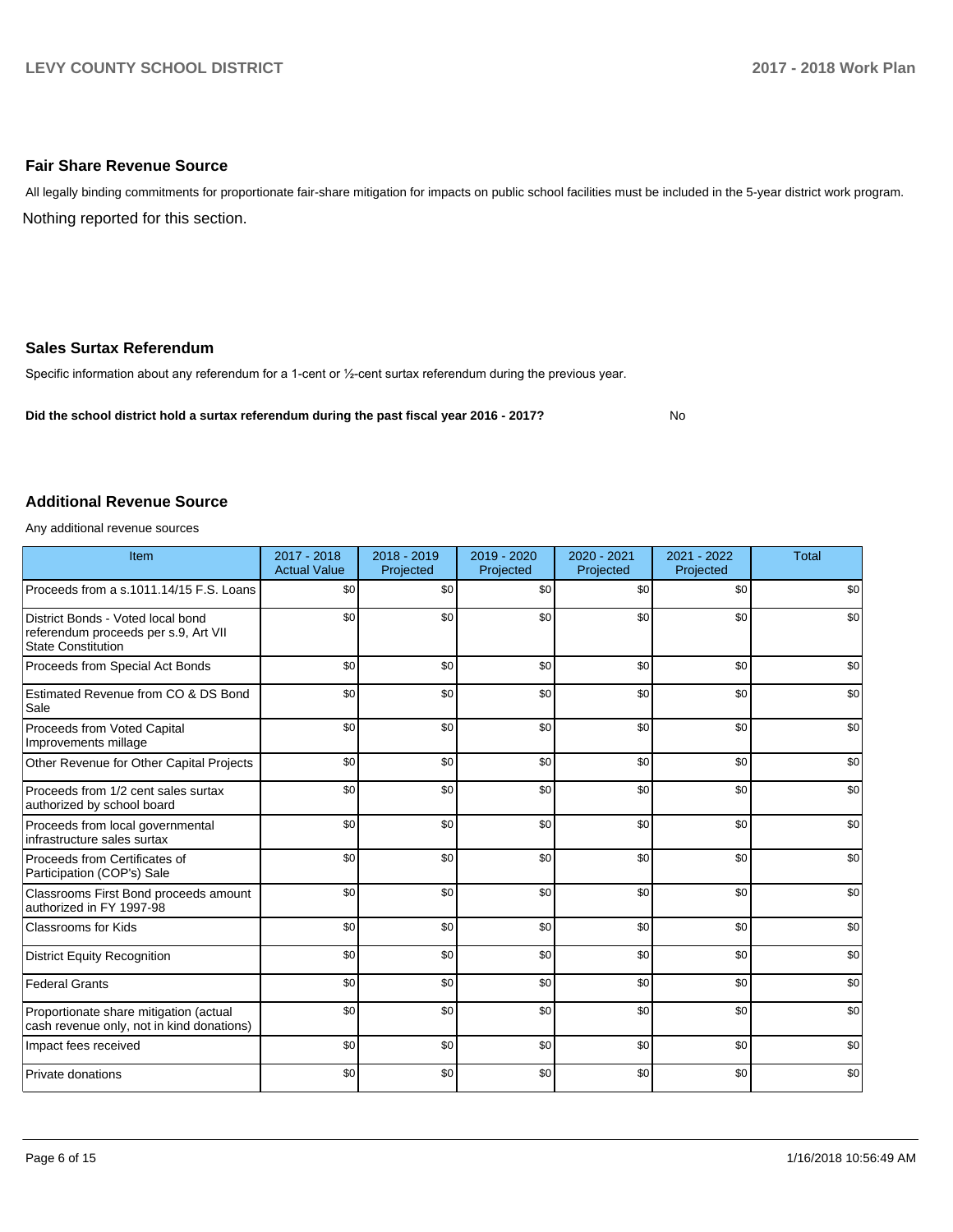## **LEVY COUNTY SCHOOL DISTRICT 2017 - 2018 Work Plan**

| Grants from local governments or not-for-<br>profit organizations                                                         | \$0           | \$0              | \$0           | \$0         | \$0           | \$0           |
|---------------------------------------------------------------------------------------------------------------------------|---------------|------------------|---------------|-------------|---------------|---------------|
| Interest, Including Profit On Investment                                                                                  | \$0           | \$0              | \$0           | \$0         | \$0           | \$0           |
| Revenue from Bonds pledging proceeds<br>from 1 cent or 1/2 cent Sales Surtax                                              | \$0           | \$0 <sub>1</sub> | \$0           | \$0         | \$0           | \$0           |
| <b>Total Fund Balance Carried Forward</b>                                                                                 | \$2,277,299   | \$2,800,000      | \$1,952,362   | \$1,883,450 | \$1,500,000   | \$10,413,111  |
| General Capital Outlay Obligated Fund<br><b>Balance Carried Forward From Total</b><br><b>Fund Balance Carried Forward</b> | \$0           | \$0 <sub>1</sub> | \$0           | \$0         | \$0           | \$0           |
| <b>Special Facilities Construction Account</b>                                                                            | \$0           | \$0 <sub>1</sub> | \$0           | \$0         | \$0           | \$0           |
| One Cent - 1/2 Cent Sales Surtax Debt<br>Service From Total Fund Balance Carried<br>Forward                               | \$0           | \$0 <sub>1</sub> | \$0           | \$0         | \$0           | \$0           |
| Capital Outlay Projects Funds Balance<br>Carried Forward From Total Fund<br><b>Balance Carried Forward</b>                | (\$1,882,721) | (\$1,952,362)    | (\$2,006,510) | \$0         | (\$2,000,000) | (\$7,841,593) |
| <b>Subtotal</b>                                                                                                           | \$394,578     | \$847,638        | (\$54,148)    | \$1,883,450 | ( \$500,000)  | \$2,571,518   |

# **Total Revenue Summary**

| <b>Item Name</b>                                           | $2017 - 2018$<br><b>Budget</b> | $2018 - 2019$<br>Projected | $2019 - 2020$<br>Projected | $2020 - 2021$<br>Projected | $2021 - 2022$<br>Projected | <b>Five Year Total</b> |
|------------------------------------------------------------|--------------------------------|----------------------------|----------------------------|----------------------------|----------------------------|------------------------|
| Local 1.5 Mill Discretionary Capital Outlay<br>Revenue     | \$2,698,160                    | \$2,837,457                | \$2,975,546                | \$3,124,251                | \$3,283,500                | \$14,918,914           |
| PECO and 1.5 Mill Maint and Other 1.5<br>Mill Expenditures | (\$2,342,370)                  | (\$2,796,824)              | (\$2,852,824)              | (\$2,808,572)              | (\$2,978,005)              | (\$13,778,595)         |
| <b>IPECO Maintenance Revenue</b>                           | \$106.049                      | \$140,042                  | \$140.042                  | \$140.042                  | \$140.042                  | \$666,217              |
| Available 1.50 Mill for New<br><b>Construction</b>         | \$355.790                      | \$40,633                   | \$122.722                  | \$315,679                  | \$305,495                  | \$1,140,319            |

| <b>Item Name</b>                     | 2017 - 2018<br><b>Budget</b> | $2018 - 2019$<br>Projected | 2019 - 2020<br>Projected | 2020 - 2021<br>Projected | 2021 - 2022<br>Projected | <b>Five Year Total</b> |
|--------------------------------------|------------------------------|----------------------------|--------------------------|--------------------------|--------------------------|------------------------|
| ICO & DS Revenue                     | \$66,804                     | \$66,804                   | \$66,804                 | \$66,804                 | \$66,804                 | \$334,020              |
| <b>PECO New Construction Revenue</b> | \$0                          | \$0                        | \$28,771                 | \$101,873                | \$127,701                | \$258,345              |
| Other/Additional Revenue             | \$394,578                    | \$847,638                  | (\$54,148)               | \$1,883,450              | (\$500,000)              | \$2,571,518            |
| <b>Total Additional Revenuel</b>     | \$461,382                    | \$914,442                  | \$41,427                 | \$2,052,127              | (\$305,495)              | \$3,163,883            |
| <b>Total Available Revenue</b>       | \$817,172                    | \$955.075                  | \$164,149                | \$2,367,806              | \$0                      | \$4,304,202            |

# **Project Schedules**

# **Capacity Project Schedules**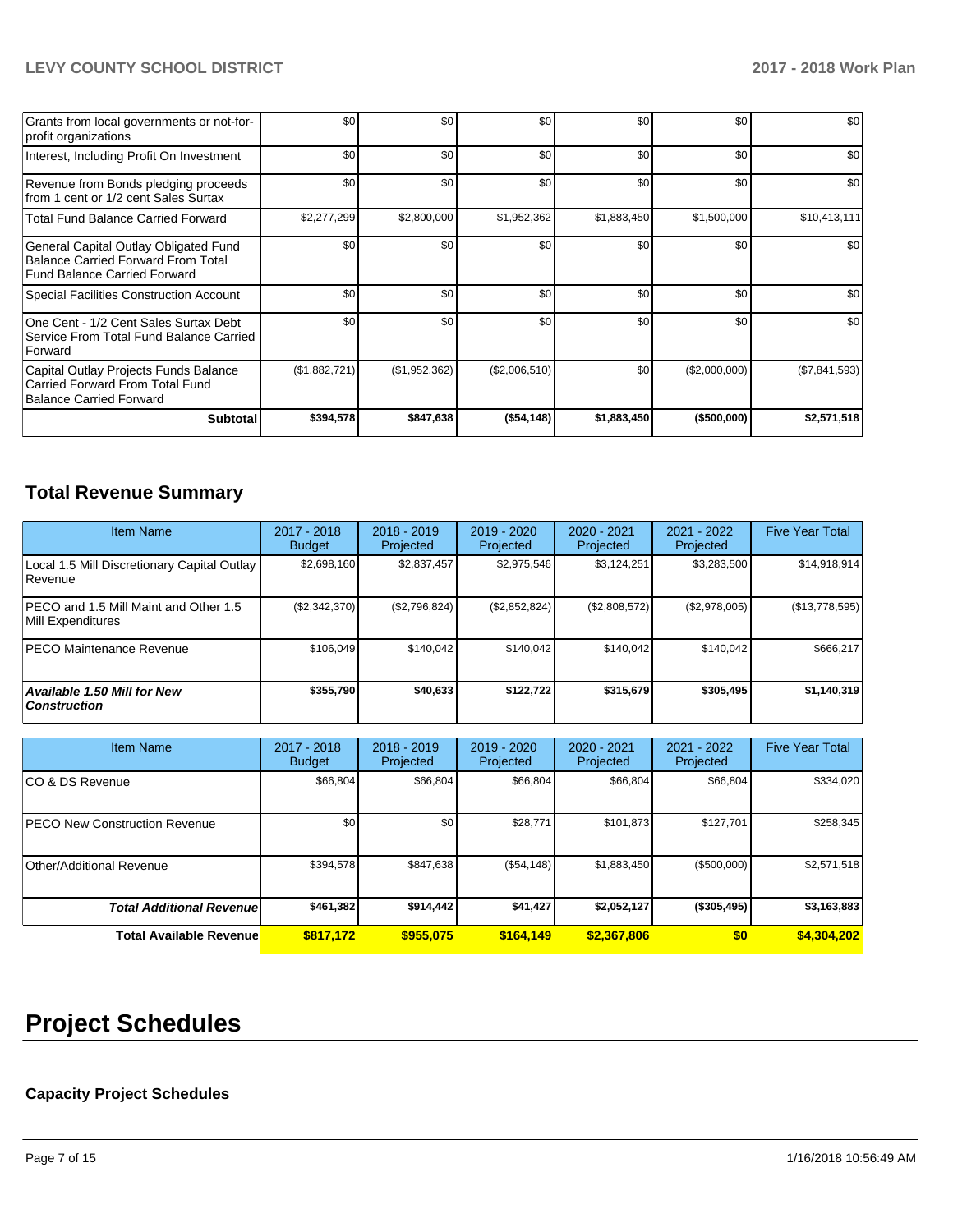A schedule of capital outlay projects necessary to ensure the availability of satisfactory classrooms for the projected student enrollment in K-12 programs.

| <b>Project Description</b>                                                  | Location                                             |                          | 2017 - 2018 | 2018 - 2019  | 2019 - 2020  | 2020 - 2021  | 2021 - 2022 | <b>Total</b>    | Funded |
|-----------------------------------------------------------------------------|------------------------------------------------------|--------------------------|-------------|--------------|--------------|--------------|-------------|-----------------|--------|
| New Chiefland<br>Middle/High School                                         | Location not<br>specified                            | Planned<br>Cost:         | \$0         | \$13,333,333 | \$13,333,333 | \$13,333,333 | \$0         | \$39,999,999 No |        |
|                                                                             |                                                      | <b>Student Stations:</b> | $\Omega$    | 0            | 1,125        | $\Omega$     | 0           | 1,125           |        |
|                                                                             |                                                      | <b>Total Classrooms:</b> | 0           | 0            | 50           | $\Omega$     | $\Omega$    | 50              |        |
|                                                                             |                                                      | Gross Sq Ft:             | 0           | 0            | 0            | 184,000      | 0           | 184,000         |        |
| Added Classrooms to<br>correct over capacity<br>Planning and<br>Engineering | <b>WILLISTON</b><br>MIDDLE/HIGH<br>(NEW)             | Planned<br>Cost:         | \$0         | \$560,075    | \$164,149    | \$2,367,806  | \$0         | \$3,092,030 Yes |        |
|                                                                             |                                                      | <b>Student Stations:</b> | 0           | 100          | $\Omega$     | $\Omega$     | $\Omega$    | 100             |        |
|                                                                             |                                                      | <b>Total Classrooms:</b> | $\mathbf 0$ | 4            | $\mathbf 0$  | $\Omega$     | $\mathbf 0$ | 4               |        |
|                                                                             |                                                      | Gross Sq Ft:             | 0           | 5,000        | $\Omega$     | $\Omega$     | $\Omega$    | 5,000           |        |
|                                                                             |                                                      | <b>Planned Cost:</b>     | \$0         | \$13,893,408 | \$13,497,482 | \$15,701,139 | \$0         | \$43,092,029    |        |
|                                                                             | <b>Student Stations:</b><br><b>Total Classrooms:</b> |                          | $\bf{0}$    | 100          | 1,125        | $\bf{0}$     | $\bf{0}$    | 1,225           |        |
|                                                                             |                                                      |                          | $\bf{0}$    | 4            | 50           | $\Omega$     | $\mathbf 0$ | 54              |        |
|                                                                             |                                                      | Gross Sq Ft:             | $\bf{0}$    | 5,000        | $\bf{0}$     | 184,000      | $\mathbf 0$ | 189,000         |        |

### **Other Project Schedules**

Major renovations, remodeling, and additions of capital outlay projects that do not add capacity to schools.

| <b>Project Description</b>             | Location                                                  | 2017 - 2018<br><b>Actual Budget</b> | $2018 - 2019$<br>Projected | 2019 - 2020<br>Projected | 2020 - 2021<br>Projected | 2021 - 2022<br>Projected | <b>Total</b>  | Funded |
|----------------------------------------|-----------------------------------------------------------|-------------------------------------|----------------------------|--------------------------|--------------------------|--------------------------|---------------|--------|
| Site Improvement, Covered<br>Play Area | <b>BRONSON</b><br><b>ELEMENTARY</b>                       | \$9,640                             | \$0                        | \$0                      | \$0                      | \$0                      | \$9,640 Yes   |        |
| Site Improvement, Covered<br>Play Area | <b>WILLISTON</b><br><b>ELEMENTARY</b>                     | \$82,532                            | \$0                        | \$0                      | \$0                      | \$0                      | \$82,532 Yes  |        |
| Technology upgrade for New<br>Schools  | <b>DISTRICT</b><br><b>ADMINISTRATIVE</b><br><b>OFFICE</b> | \$425,000                           | \$0                        | \$0                      | \$0                      | \$0                      | \$425,000 Yes |        |
| Planning and Engineering               | CHIEFLAND MIDDLE<br><b>HIGH SCHOOL</b>                    | \$300,000                           | \$0                        | \$0                      | \$0                      | \$0                      | \$300,000 Yes |        |
| <b>PE Fields</b>                       | <b>CHIEFLAND MIDDLE</b><br><b>HIGH SCHOOL</b>             | \$0                                 | \$395,000                  | \$0                      | \$0                      | \$0                      | \$395,000 Yes |        |
|                                        |                                                           | \$817,172                           | \$395,000                  | \$0                      | \$0                      | \$0                      | \$1,212,172   |        |

## **Additional Project Schedules**

Any projects that are not identified in the last approved educational plant survey.

Nothing reported for this section.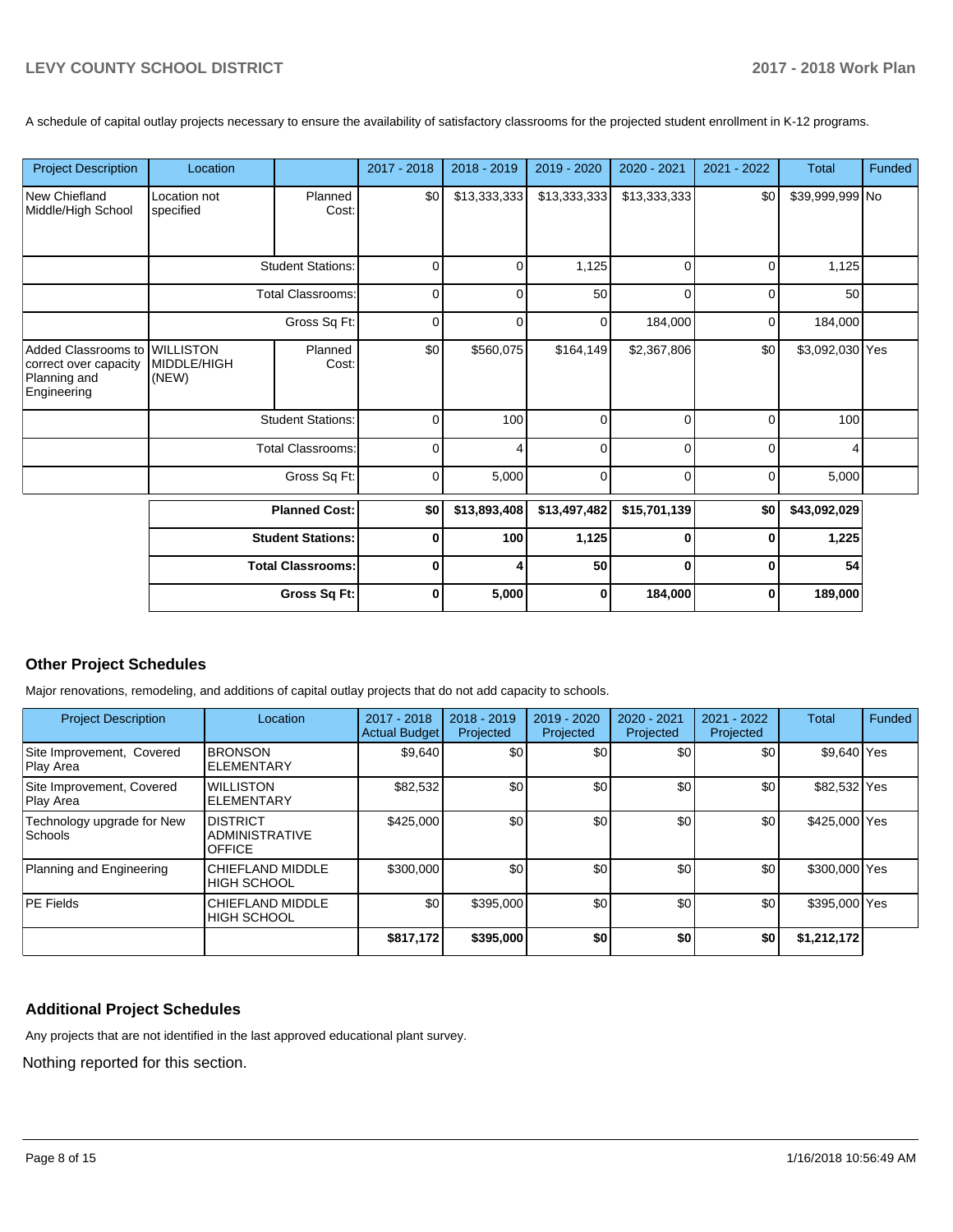### **Non Funded Growth Management Project Schedules**

Schedule indicating which projects, due to planned development, that CANNOT be funded from current revenues projected over the next five years.

Nothing reported for this section.

# **Tracking**

## **Capacity Tracking**

| Location                                      | $2017 -$<br>2018 Satis.<br>Stu. Sta. | Actual<br>$2017 -$<br><b>2018 FISH</b><br>Capacity | Actual<br>$2016 -$<br>2017<br><b>COFTE</b> | # Class<br>Rooms | Actual<br>Average<br>$2017 -$<br>2018 Class<br><b>Size</b> | Actual<br>$2017 -$<br>2018<br><b>Utilization</b> | <b>New</b><br>Stu.<br>Capacity | <b>New</b><br>Rooms to<br>be<br>Added/Re<br>moved | Projected<br>$2021 -$<br>2022<br><b>COFTE</b> | Projected<br>$2021 -$<br>2022<br><b>Utilization</b> | Projected<br>$2021 -$<br>2022 Class<br><b>Size</b> |
|-----------------------------------------------|--------------------------------------|----------------------------------------------------|--------------------------------------------|------------------|------------------------------------------------------------|--------------------------------------------------|--------------------------------|---------------------------------------------------|-----------------------------------------------|-----------------------------------------------------|----------------------------------------------------|
| <b>WILLISTON MIDDLE</b>                       | 703                                  | $\Omega$                                           | $\Omega$                                   | 31               | $\Omega$                                                   | 0.00%                                            | $\Omega$                       | $-31$                                             | $\Omega$                                      | 0.00%                                               | $\Omega$                                           |
| YANKEETOWN SCHOOL                             | 380                                  | 342                                                | 223                                        | 18               | 12                                                         | 65.00 %                                          | $\Omega$                       | $\Omega$                                          | 200                                           | 58.00 %                                             | 11                                                 |
| <b>WILLISTON</b><br><b>ELEMENTARY</b>         | 658                                  | 658                                                | 510                                        | 33               | 15                                                         | 77.00 %                                          | 0                              | $\Omega$                                          | 510                                           | 78.00 %                                             | 15                                                 |
| <b>CHIEFLAND</b><br><b>ELEMENTARY</b>         | 883                                  | 883                                                | 723                                        | 49               | 15                                                         | 82.00 %                                          | $\Omega$                       | $\Omega$                                          | 724                                           | 82.00 %                                             | 15                                                 |
| <b>BRONSON</b><br><b>ELEMENTARY</b>           | 746                                  | 746                                                | 577                                        | 41               | 14                                                         | 77.00 %                                          | $\Omega$                       | $\Omega$                                          | 540                                           | 72.00 %                                             | 13                                                 |
| <b>BRONSON SENIOR</b><br><b>HIGH (NEW)</b>    | 705                                  | 634                                                | 531                                        | 32               | 17                                                         | 84.00 %                                          | $\Omega$                       | $\Omega$                                          | 530                                           | 84.00 %                                             | 17                                                 |
| <b>WILLISTON</b><br>MIDDLE/HIGH (NEW)         | 1,069                                | 962                                                | 991                                        | 46               | 22                                                         | 103.00%                                          | $\Omega$                       | $\Omega$                                          | 1,000                                         | 104.00%                                             | 22                                                 |
| <b>BRONSON SENIOR</b><br>HIGH (OLD)           | 514                                  | 514                                                | 67                                         | 24               | 3 <sub>l</sub>                                             | 13.00 %                                          | $\Omega$                       | $-24$                                             | $\Omega$                                      | 0.00%                                               | $\Omega$                                           |
| <b>CEDAR KEY SENIOR</b><br><b>HIGH</b>        | 489                                  | 440                                                | 240                                        | 23               | 10 <sup>1</sup>                                            | 55.00 %                                          | $\Omega$                       | $\Omega$                                          | 223                                           | 51.00 %                                             | 10                                                 |
| <b>CHIEFLAND MIDDLE</b><br><b>HIGH SCHOOL</b> | 1,456                                | 1,310                                              | 739                                        | 57               | 13 <sup>1</sup>                                            | 56.00 %                                          | $\Omega$                       | $\Omega$                                          | 900                                           | 69.00 %                                             | 16                                                 |
| <b>WILLISTON SENIOR</b><br><b>HIGH</b>        | 916                                  | $\Omega$                                           | $\Omega$                                   | 38               | $\Omega$                                                   | 0.00%                                            | $\Omega$                       | $-38$                                             | $\Omega$                                      | 0.00%                                               | $\mathbf 0$                                        |
| <b>JOYCE M BULLOCK</b><br><b>ELEMENTARY</b>   | 712                                  | 712                                                | 523                                        | 40               | 13                                                         | 73.00 %                                          | $\Omega$                       | $\Omega$                                          | 535                                           | 75.00 %                                             | 13                                                 |
|                                               | 9,231                                | 7,201                                              | 5,123                                      | 432              | 12                                                         | 71.15%                                           | 0                              | $-93$                                             | 5,162                                         | 71.68%                                              | 15                                                 |

The COFTE Projected Total (5,162) for 2021 - 2022 must match the Official Forecasted COFTE Total (5,162 ) for 2021 - 2022 before this section can be completed. In the event that the COFTE Projected Total does not match the Official forecasted COFTE, then the Balanced Projected COFTE Table should be used to balance COFTE.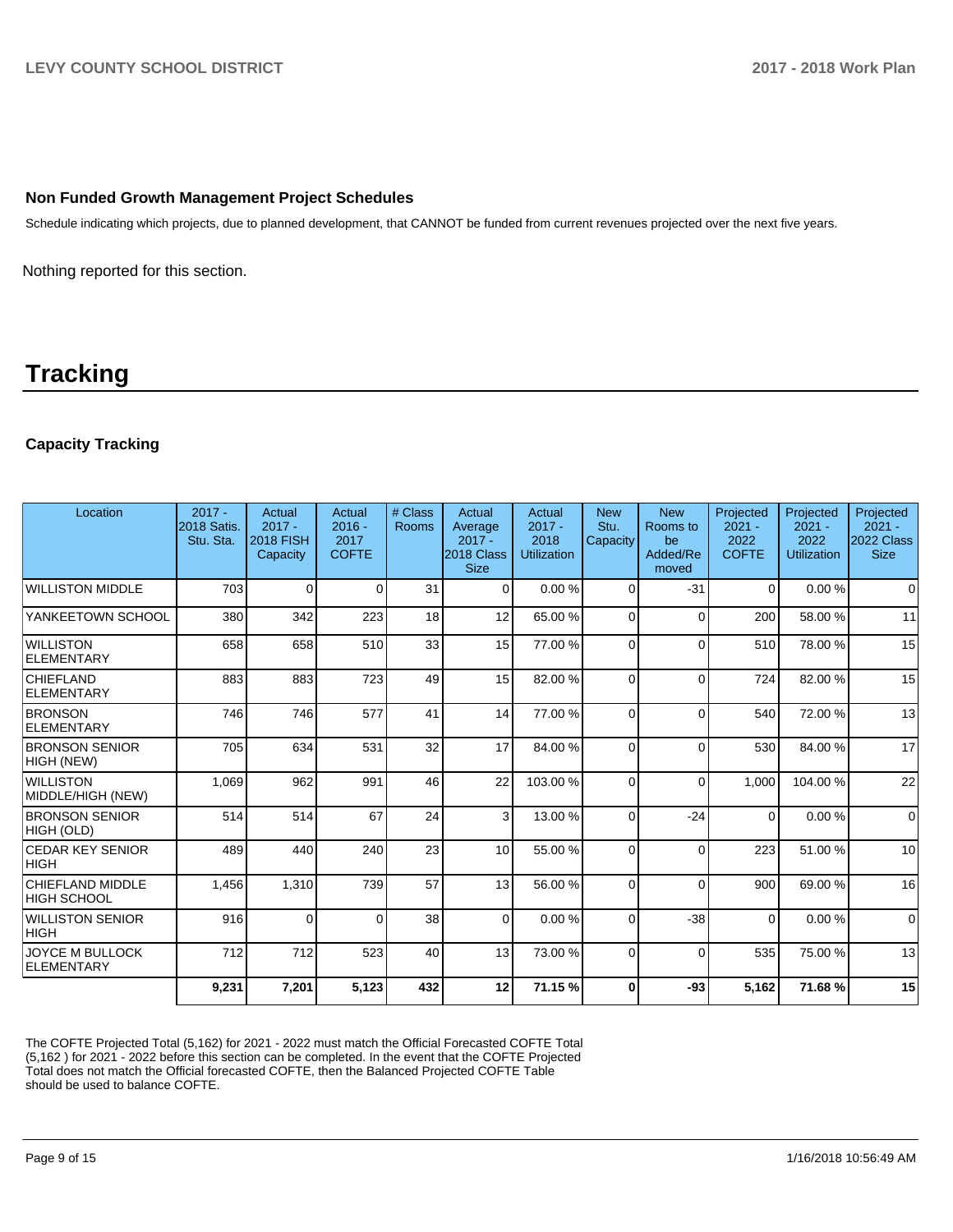| Projected COFTE for 2021 - 2022 |       |  |  |  |  |  |
|---------------------------------|-------|--|--|--|--|--|
| Elementary (PK-3)               | 1,742 |  |  |  |  |  |
| Middle (4-8)                    | 2,067 |  |  |  |  |  |
| High (9-12)                     | 1,353 |  |  |  |  |  |
|                                 | 5,162 |  |  |  |  |  |

| <b>Grade Level Type</b> | <b>Balanced Projected</b><br>COFTE for 2021 - 2022 |
|-------------------------|----------------------------------------------------|
| Elementary (PK-3)       |                                                    |
| Middle (4-8)            |                                                    |
| High (9-12)             |                                                    |
|                         | 5,162                                              |

### **Relocatable Replacement**

Number of relocatable classrooms clearly identified and scheduled for replacement in the school board adopted financially feasible 5-year district work program.

| _ocation                               | 2017 - 2018 | 2018 - 2019 | $2019 - 2020$ | 2020 - 2021 | $-2022$<br>2021 | Year 5 Total |
|----------------------------------------|-------------|-------------|---------------|-------------|-----------------|--------------|
| <b>Total Relocatable Replacements:</b> |             |             |               |             |                 |              |

### **Charter Schools Tracking**

Information regarding the use of charter schools.

| Location-Type                          | # Relocatable<br>units or<br>permanent<br>classrooms | Owner          | Year Started or I<br>Scheduled | <b>Student</b><br><b>Stations</b> | <b>Students</b><br>Enrolled | Years in<br>Contract | <b>Total Charter</b><br><b>Students</b><br>projected for<br>2021 - 2022 |
|----------------------------------------|------------------------------------------------------|----------------|--------------------------------|-----------------------------------|-----------------------------|----------------------|-------------------------------------------------------------------------|
| Whispering Winds Charter School        |                                                      | 14 COMBINATION | 1999                           | 101                               | 132                         | 13 <sub>1</sub>      | 120 <sup>1</sup>                                                        |
| Nature Coast Charter Middle<br> School |                                                      | 5 COMBINATION  | 2006                           | 88                                | 70I                         | 15 <sub>1</sub>      | 120 <sub>l</sub>                                                        |
|                                        | 19 <sup>1</sup>                                      |                |                                | 189                               | 202                         |                      | 240                                                                     |

### **Special Purpose Classrooms Tracking**

The number of classrooms that will be used for certain special purposes in the current year, by facility and type of classroom, that the district will, 1), not use for educational purposes, and 2), the co-teaching classrooms that are not open plan classrooms and will be used for educational purposes.

| School                               | <b>School Type</b>                   | # of Elementary<br>K-3 Classrooms | # of Middle 4-8<br><b>Classrooms</b> | # of High $9-12$<br><b>Classrooms</b> | # of $ESE$<br>Classrooms | # of Combo<br><b>Classrooms</b> | Total<br><b>Classrooms</b> |
|--------------------------------------|--------------------------------------|-----------------------------------|--------------------------------------|---------------------------------------|--------------------------|---------------------------------|----------------------------|
|                                      | <b>Total Educational Classrooms:</b> |                                   |                                      |                                       |                          |                                 | 0                          |
| School                               | <b>School Type</b>                   | # of Elementary<br>K-3 Classrooms | # of Middle 4-8<br><b>Classrooms</b> | # of High $9-12$<br><b>Classrooms</b> | # of $ESE$<br>Classrooms | # of Combo<br><b>Classrooms</b> | Total<br>Classrooms        |
| <b>Total Co-Teaching Classrooms:</b> |                                      |                                   |                                      | 01                                    |                          |                                 | 0                          |

#### **Infrastructure Tracking**

**Necessary offsite infrastructure requirements resulting from expansions or new schools. This section should include infrastructure information related to capacity project schedules and other project schedules (Section 4).**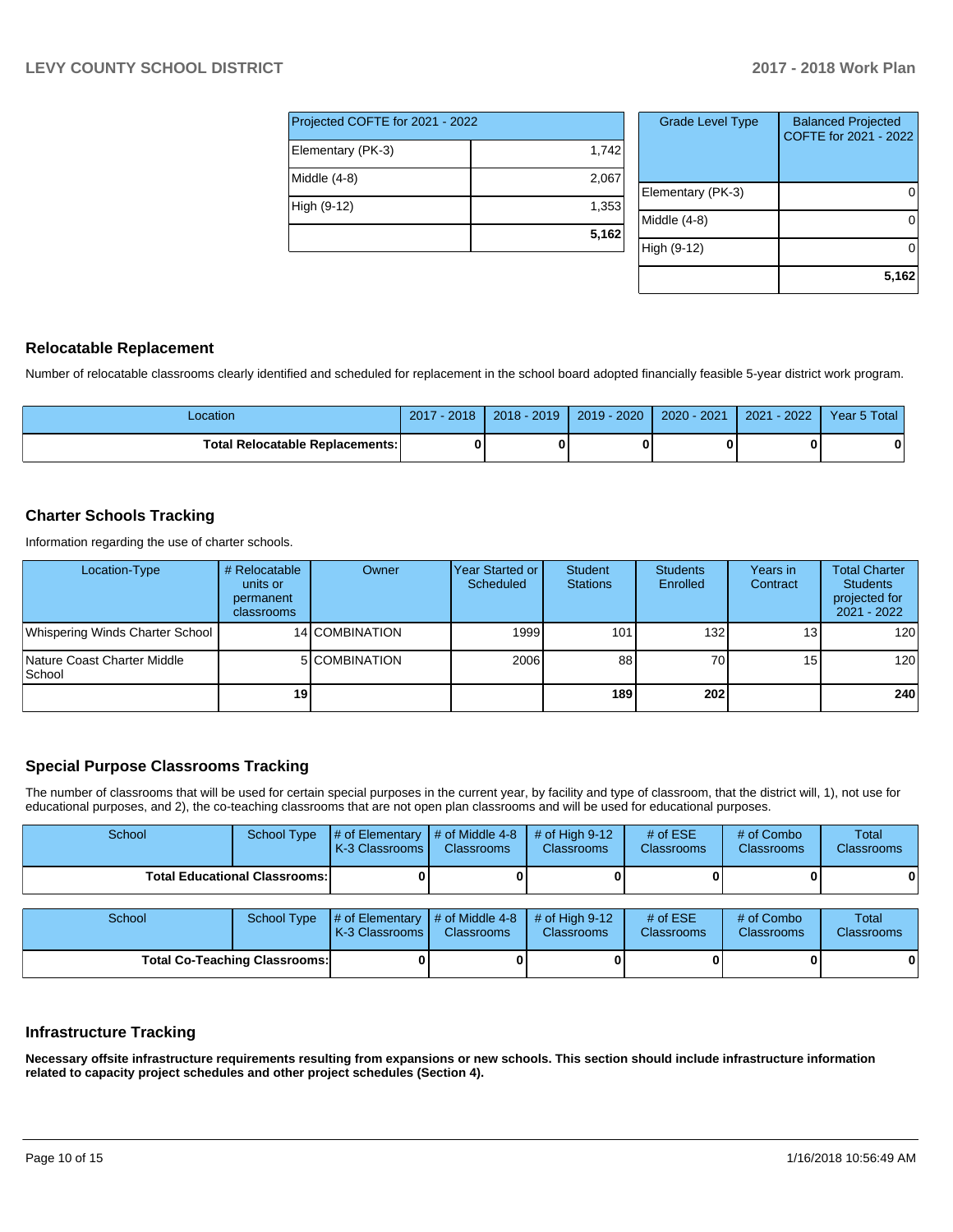# **LEVY COUNTY SCHOOL DISTRICT 2017 - 2018 Work Plan**

Electric, Water, Sewer and Paving for Proposed New Chiefland Middle/High School

**Proposed location of planned facilities, whether those locations are consistent with the comprehensive plans of all affected local governments, and recommendations for infrastructure and other improvements to land adjacent to existing facilities. Provisions of 1013.33(12), (13) and (14) and 1013.36** must be addressed for new facilities planned within the 1st three years of the plan (Section 5).

New Chiefland Middle/High School Planned to Open 2021-23 School Year.

School will be located on the site of the existing facility in the city of Chiefland.

**Consistent with Comp Plan?** Yes

#### **Net New Classrooms**

The number of classrooms, by grade level and type of construction, that were added during the last fiscal year.

| List the net new classrooms added in the 2016 - 2017 fiscal year.                                                                                       | List the net new classrooms to be added in the 2017 - 2018 fiscal<br>year. |                                   |                                                          |                 |                                                                        |                            |                                |                        |
|---------------------------------------------------------------------------------------------------------------------------------------------------------|----------------------------------------------------------------------------|-----------------------------------|----------------------------------------------------------|-----------------|------------------------------------------------------------------------|----------------------------|--------------------------------|------------------------|
| "Classrooms" is defined as capacity carrying classrooms that are added to increase<br>capacity to enable the district to meet the Class Size Amendment. |                                                                            |                                   |                                                          |                 | Totals for fiscal year 2017 - 2018 should match totals in Section 15A. |                            |                                |                        |
| Location                                                                                                                                                | $2016 - 2017$ #<br>Permanent                                               | $2016 - 2017$ #<br><b>Modular</b> | $2016 - 2017$ #<br>$2016 - 2017$<br>Relocatable<br>Total |                 | $2017 - 2018$ #<br>Permanent                                           | $2017 - 2018$ #<br>Modular | $2017 - 2018$ #<br>Relocatable | $2017 - 2018$<br>Total |
| Elementary (PK-3)                                                                                                                                       |                                                                            |                                   |                                                          |                 |                                                                        |                            |                                |                        |
| Middle (4-8)                                                                                                                                            | 14                                                                         |                                   |                                                          | 14 <sub>1</sub> |                                                                        |                            |                                | ΩI                     |
| High (9-12)                                                                                                                                             | 17                                                                         |                                   |                                                          | 17              |                                                                        |                            |                                | ΩI                     |
|                                                                                                                                                         | 31                                                                         |                                   |                                                          | 31              |                                                                        |                            | 0                              | 0                      |

### **Relocatable Student Stations**

Number of students that will be educated in relocatable units, by school, in the current year, and the projected number of students for each of the years in the workplan.

| <b>Site</b>                      | 2017 - 2018      | $2018 - 2019$ | $2019 - 2020$ | $2020 - 2021$ | $2021 - 2022$ | 5 Year Average |
|----------------------------------|------------------|---------------|---------------|---------------|---------------|----------------|
| <b>BRONSON SENIOR HIGH (NEW)</b> | 89               | 80            |               |               |               | 34             |
| <b>BRONSON SENIOR HIGH (OLD)</b> | 0                |               |               | $\Omega$      |               | 0              |
| ICEDAR KEY SENIOR HIGH           | 149              | 134           | 0             | $\Omega$      |               | 57             |
| CHIEFLAND MIDDLE HIGH SCHOOL     | 136              | 105           | 0             | $\Omega$      |               | 48             |
| WILLISTON SENIOR HIGH            | $\Omega$         | 0             | 0             | $\Omega$      |               | $\Omega$       |
| JOYCE M BULLOCK ELEMENTARY       | 100 <sup>1</sup> | 90            | 0             | $\Omega$      |               | 38             |
| <b>WILLISTON MIDDLE</b>          | 141              | 118           | <sup>0</sup>  | $\Omega$      |               | 52             |
| YANKEETOWN SCHOOL                | 18 <sup>1</sup>  | 16            | $\Omega$      | $\Omega$      | ∩             | $\overline{7}$ |
| <b>WILLISTON ELEMENTARY</b>      | 44               | 40            | 0             | $\Omega$      | $\Omega$      | 17             |
| <b>CHIEFLAND ELEMENTARY</b>      | 59               | 53            | $\Omega$      | $\Omega$      | O             | 22             |
| <b>BRONSON ELEMENTARY</b>        | 92 <sub>1</sub>  | 83            |               | 0             |               | 35             |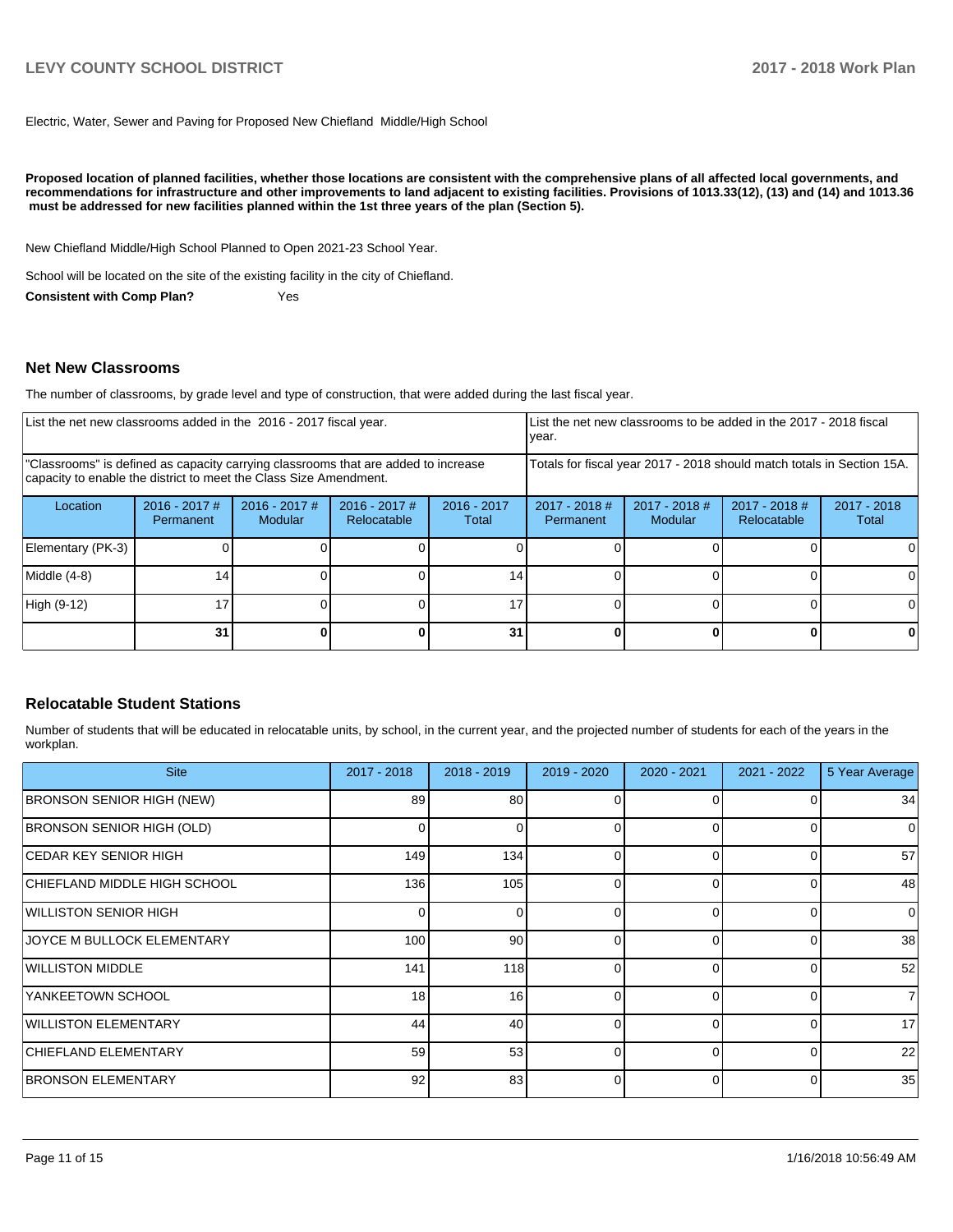## **LEVY COUNTY SCHOOL DISTRICT 2017 - 2018 Work Plan**

| WILLISTON MIDDLE/HIGH (NEW)                       |       |       |       |       |       |       |
|---------------------------------------------------|-------|-------|-------|-------|-------|-------|
| Totals for LEVY COUNTY SCHOOL DISTRICT            |       |       |       |       |       |       |
| Total students in relocatables by year.           | 828   | 719   |       |       |       | 309   |
| Total number of COFTE students projected by year. | 5,115 | 5,095 | 5,114 | 5,144 | 5,162 | 5,126 |
| Percent in relocatables by year.                  | 16 %  | 14 %  | 0%    | $0\%$ | 0%    | 6%    |

## **Leased Facilities Tracking**

Exising leased facilities and plans for the acquisition of leased facilities, including the number of classrooms and student stations, as reported in the educational plant survey, that are planned in that location at the end of the five year workplan.

| Location                         | # of Leased<br>Classrooms 2017 -<br>2018 | <b>FISH Student</b><br><b>Stations</b> | Owner | # of Leased<br>Classrooms 2021 -<br>2022 | <b>FISH Student</b><br><b>Stations</b> |
|----------------------------------|------------------------------------------|----------------------------------------|-------|------------------------------------------|----------------------------------------|
| <b>BRONSON SENIOR HIGH (OLD)</b> | 0                                        | 0                                      |       | O                                        | 0                                      |
| <b>CEDAR KEY SENIOR HIGH</b>     | n                                        | ∩                                      |       | C                                        | 0                                      |
| CHIEFLAND MIDDLE HIGH SCHOOL     | 0                                        | 0                                      |       | 0                                        | $\overline{0}$                         |
| <b>WILLISTON SENIOR HIGH</b>     | U                                        | ∩                                      |       | n                                        | 0                                      |
| JOYCE M BULLOCK ELEMENTARY       | 0                                        | 0                                      |       | 0                                        | $\overline{0}$                         |
| <b>WILLISTON MIDDLE</b>          | r                                        | ∩                                      |       | C                                        | 0                                      |
| YANKEETOWN SCHOOL                | 0                                        | 0                                      |       | $\Omega$                                 | $\overline{0}$                         |
| <b>WILLISTON ELEMENTARY</b>      | r                                        | ∩                                      |       | C                                        | 0                                      |
| CHIEFLAND ELEMENTARY             | 0                                        | $\Omega$                               |       | 0                                        | $\overline{0}$                         |
| <b>BRONSON ELEMENTARY</b>        | r                                        | $\Omega$                               |       | U                                        | 0                                      |
| <b>BRONSON SENIOR HIGH (NEW)</b> | $\Omega$                                 | $\Omega$                               |       | 0                                        | $\Omega$                               |
| WILLISTON MIDDLE/HIGH (NEW)      | O                                        | ∩                                      |       | U                                        | 0                                      |
|                                  | O                                        | 0                                      |       |                                          | 0                                      |

## **Failed Standard Relocatable Tracking**

Relocatable units currently reported by school, from FISH, and the number of relocatable units identified as 'Failed Standards'.

Nothing reported for this section.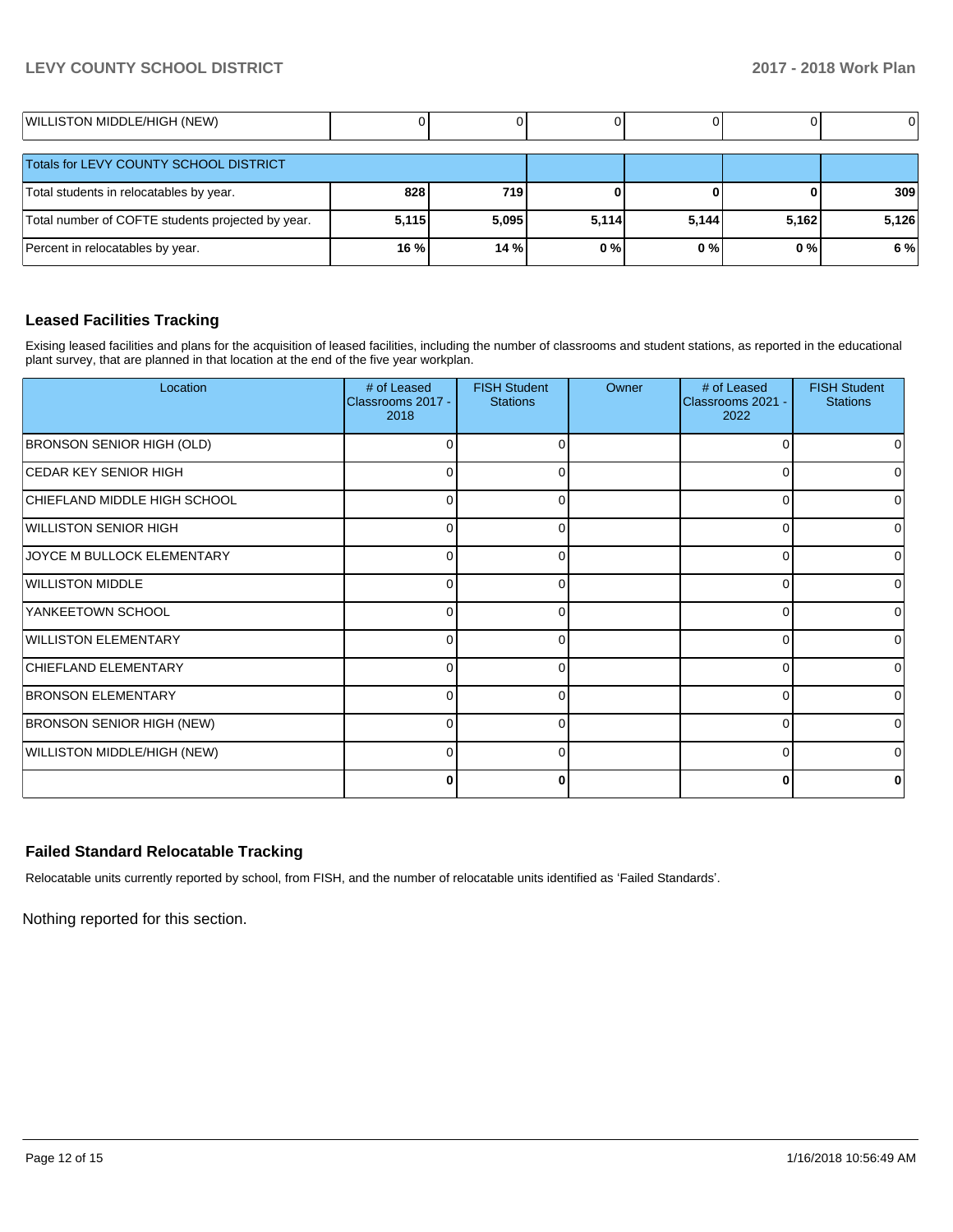# **Planning**

#### **Class Size Reduction Planning**

**Plans approved by the school board that reduce the need for permanent student stations such as acceptable school capacity levels, redistricting, busing, year-round schools, charter schools, magnet schools, public-private partnerships, multitrack scheduling, grade level organization, block scheduling, or other alternatives.**

Al secondary schools have implemented a 7 period day. This will will allow greater flexibility in scheduling students and allow students to accelerate earning credits for graduation. The district has a school choice plan. We also offer additional classes before and after the regular school day.

### **School Closure Planning**

**Plans for the closure of any school, including plans for disposition of the facility or usage of facility space, and anticipated revenues.** 

Williston High School, Replaced by New School Williston Middle School, Replaced by New School

# **Long Range Planning**

#### **Ten-Year Maintenance**

District projects and locations regarding the projected need for major renovation, repair, and maintenance projects within the district in years 6-10 beyond the projects plans detailed in the five years covered by the work plan.

Nothing reported for this section.

#### **Ten-Year Capacity**

Schedule of capital outlay projects projected to ensure the availability of satisfactory student stations for the projected student enrollment in K-12 programs for the future 5 years beyond the 5-year district facilities work program.

Nothing reported for this section.

#### **Ten-Year Planned Utilization**

Schedule of planned capital outlay projects identifying the standard grade groupings, capacities, and planned utilization rates of future educational facilities of the district for both permanent and relocatable facilities.

| Grade Level Projections         | <b>FISH</b><br><b>Student</b><br><b>Stations</b> | Actual 2016 -<br><b>2017 FISH</b><br>Capacitv | Actual<br>$2016 -$<br>2017<br>COFTE. | <b>Utilization</b> | Actual 2016 - 2017   Actual 2017 - 2018 / 2026 - 2027 new<br><b>Student Capacity to be added/removed  </b> | <b>Projected 2026 - Projected 2026 -</b><br>2027 COFTE | 2027 Utilization |
|---------------------------------|--------------------------------------------------|-----------------------------------------------|--------------------------------------|--------------------|------------------------------------------------------------------------------------------------------------|--------------------------------------------------------|------------------|
| Elementary - District<br>Totals | 2.999                                            | 2.999                                         | 2.331.92                             | 77.76 %            |                                                                                                            | 2.332                                                  | 77.76%           |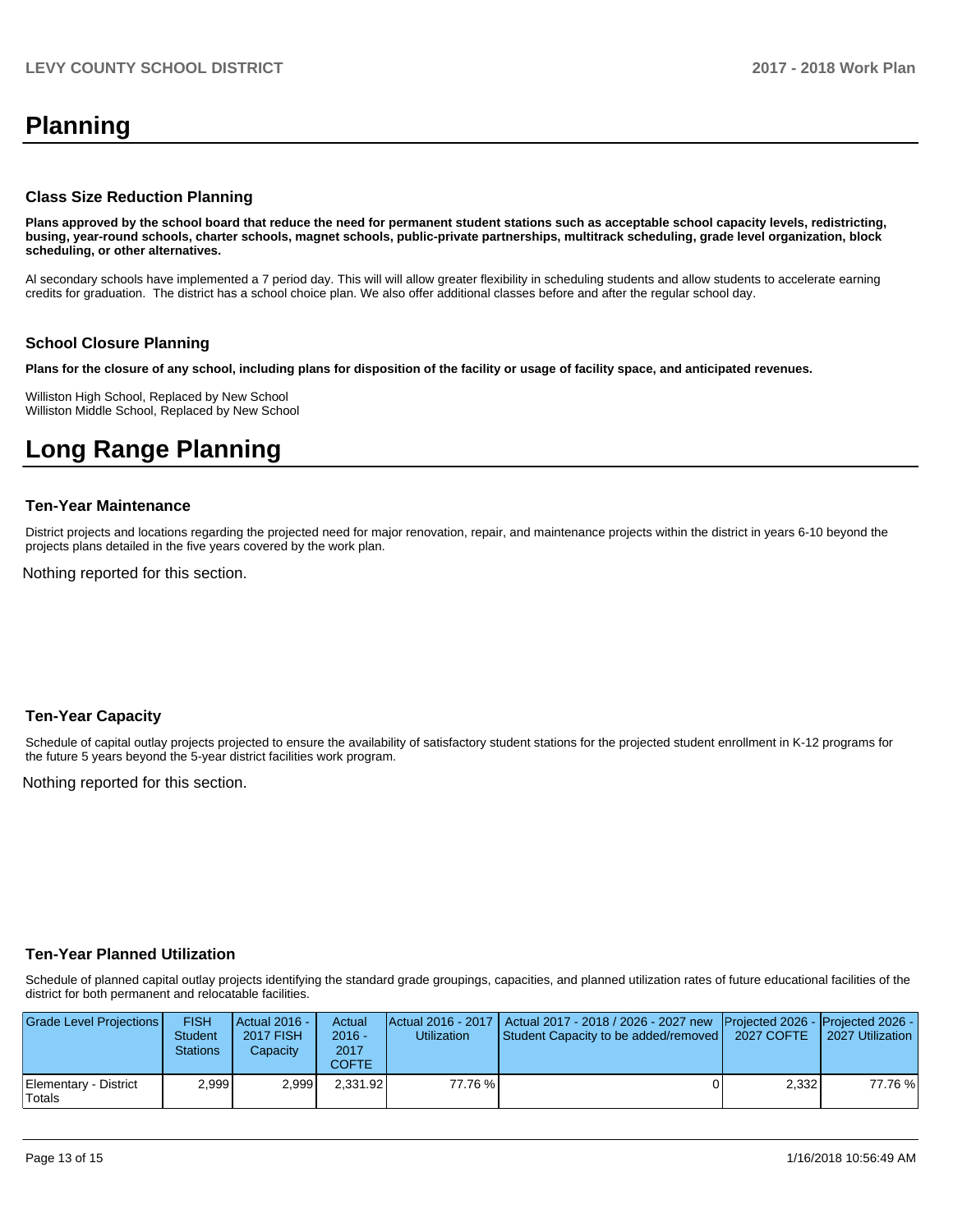|                          | 9.231 | 7,201 | 5,123.28          | 71.15 %   | 5,056 | 70.21 % |
|--------------------------|-------|-------|-------------------|-----------|-------|---------|
| Other - ESE, etc         | 2,133 | 514   | 67.02             | 13.04 %   |       | 0.00%   |
| High - District Totals   |       |       | 0.00 <sub>l</sub> | $0.00 \%$ |       | 0.00%   |
| Middle - District Totals | 4.099 | 3.688 | 2.724.34          | 73.86 %   | 2.724 | 73.86 % |

**Combination schools are included with the middle schools for student stations, capacity, COFTE and utilization purposes because these facilities all have a 90% utilization factor. Use this space to explain or define the grade groupings for combination schools.** 

No comments to report.

#### **Ten-Year Infrastructure Planning**

**Proposed Location of Planned New, Remodeled, or New Additions to Facilities in 06 thru 10 out years (Section 28).**

Nothing reported for this section.

Plans for closure of any school, including plans for disposition of the facility or usage of facility space, and anticipated revenues in the 06 thru 10 out **years (Section 29).**

Nothing reported for this section.

#### **Twenty-Year Maintenance**

District projects and locations regarding the projected need for major renovation, repair, and maintenance projects within the district in years 11-20 beyond the projects plans detailed in the five years covered by the work plan.

Nothing reported for this section.

#### **Twenty-Year Capacity**

Schedule of capital outlay projects projected to ensure the availability of satisfactory student stations for the projected student enrollment in K-12 programs for the future 11-20 years beyond the 5-year district facilities work program.

Nothing reported for this section.

#### **Twenty-Year Planned Utilization**